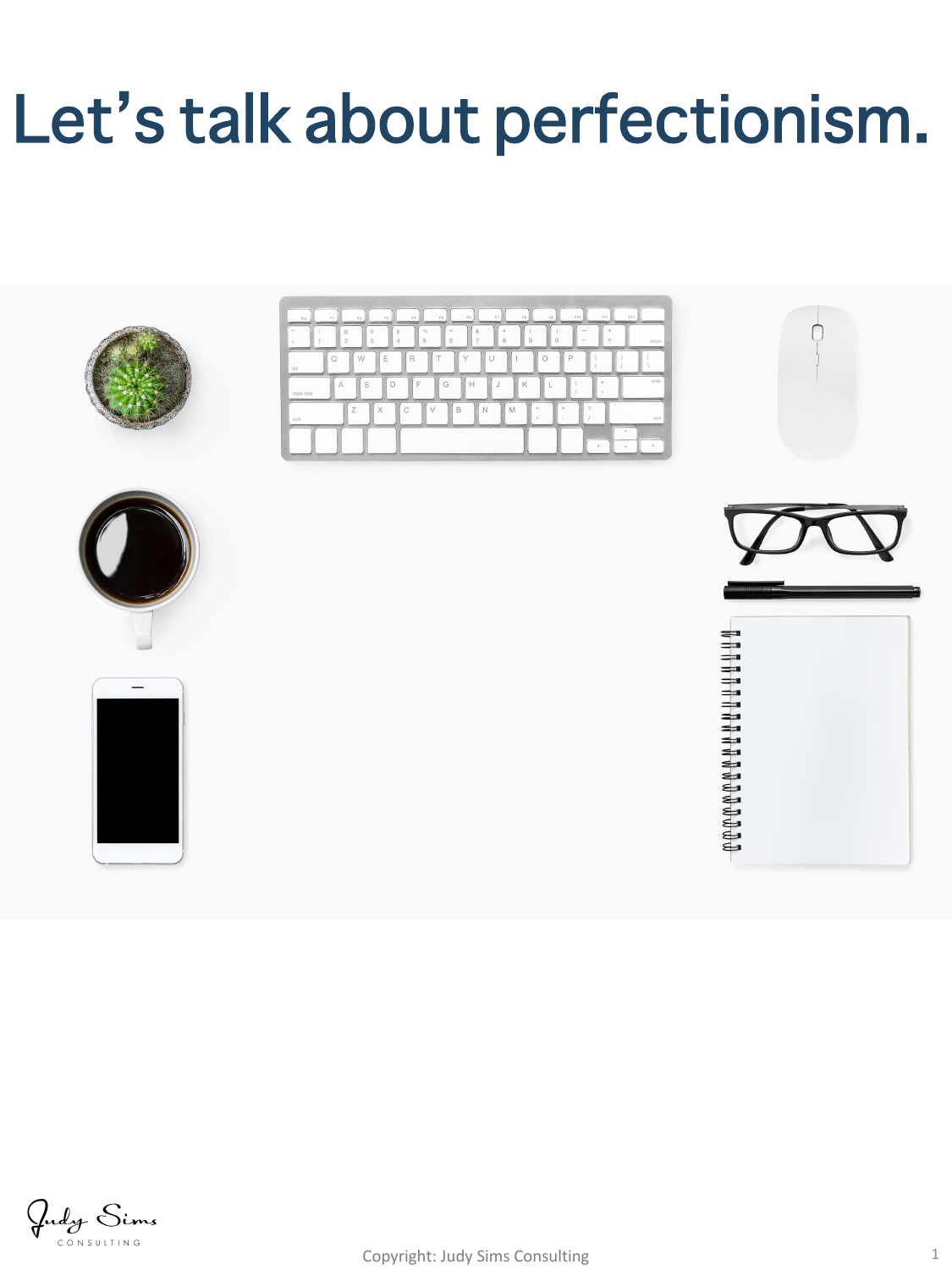### 1. Think about a mistake you made.

What did you learn?

Did you know that before you made the mistake?

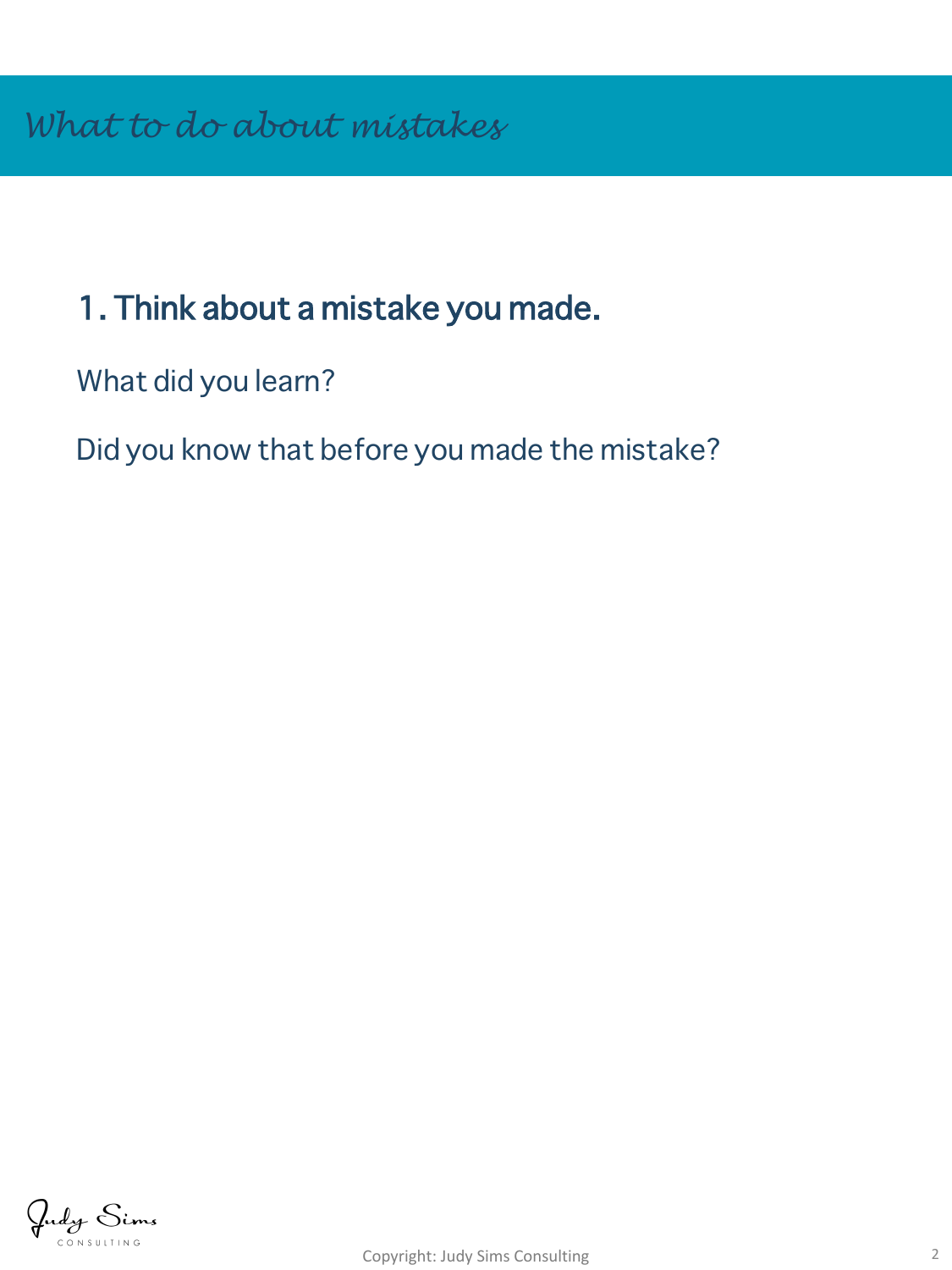#### 2. Were you doing the best you could with the information you had?

What was your intention?

Have you spoken to others about the mistake? (Your spouse, friends, family, therapist, co-workers, boss…) Why or why not?

If yes, what was their reaction?

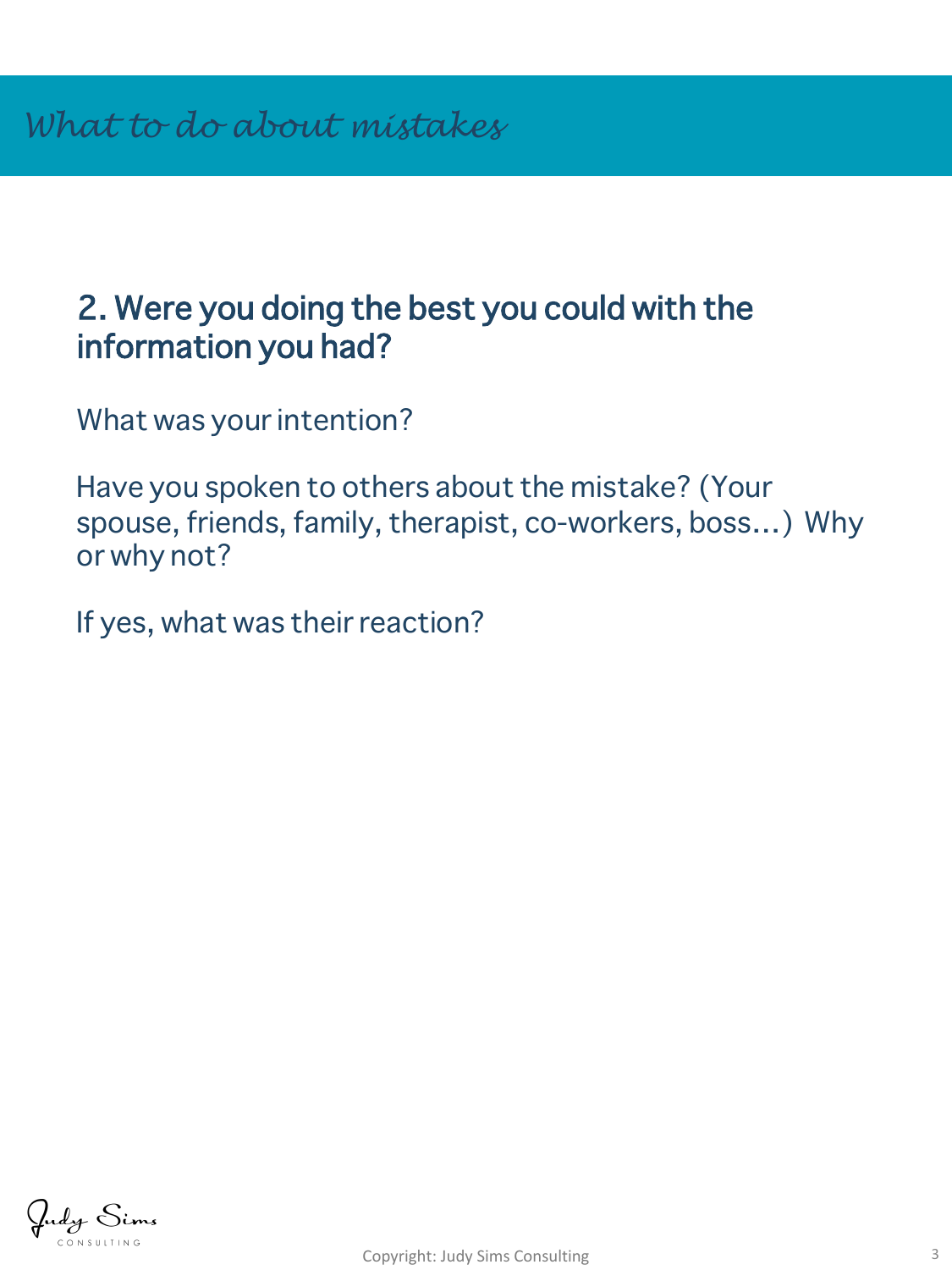#### 3. What issues were created when the mistake was made?

Have you fixed the issues?

If you haven't or were unable to fix the issues, what did you do to mitigate them?

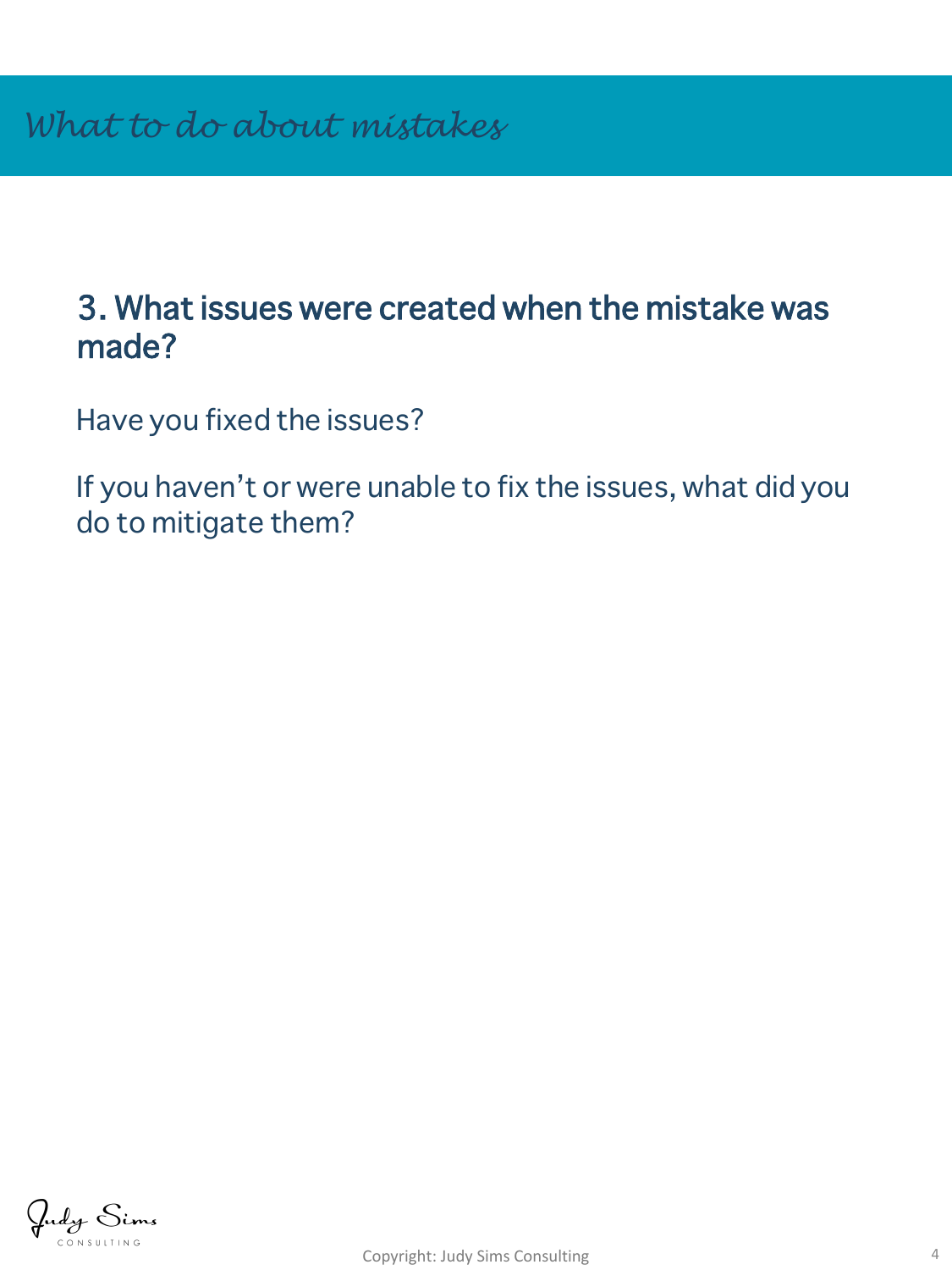#### 4. Would you forgive someone else who made that mistake?

Have you already forgiven someone for making a similar mistake?

Why would you be able to forgive them?

What would you say to them?